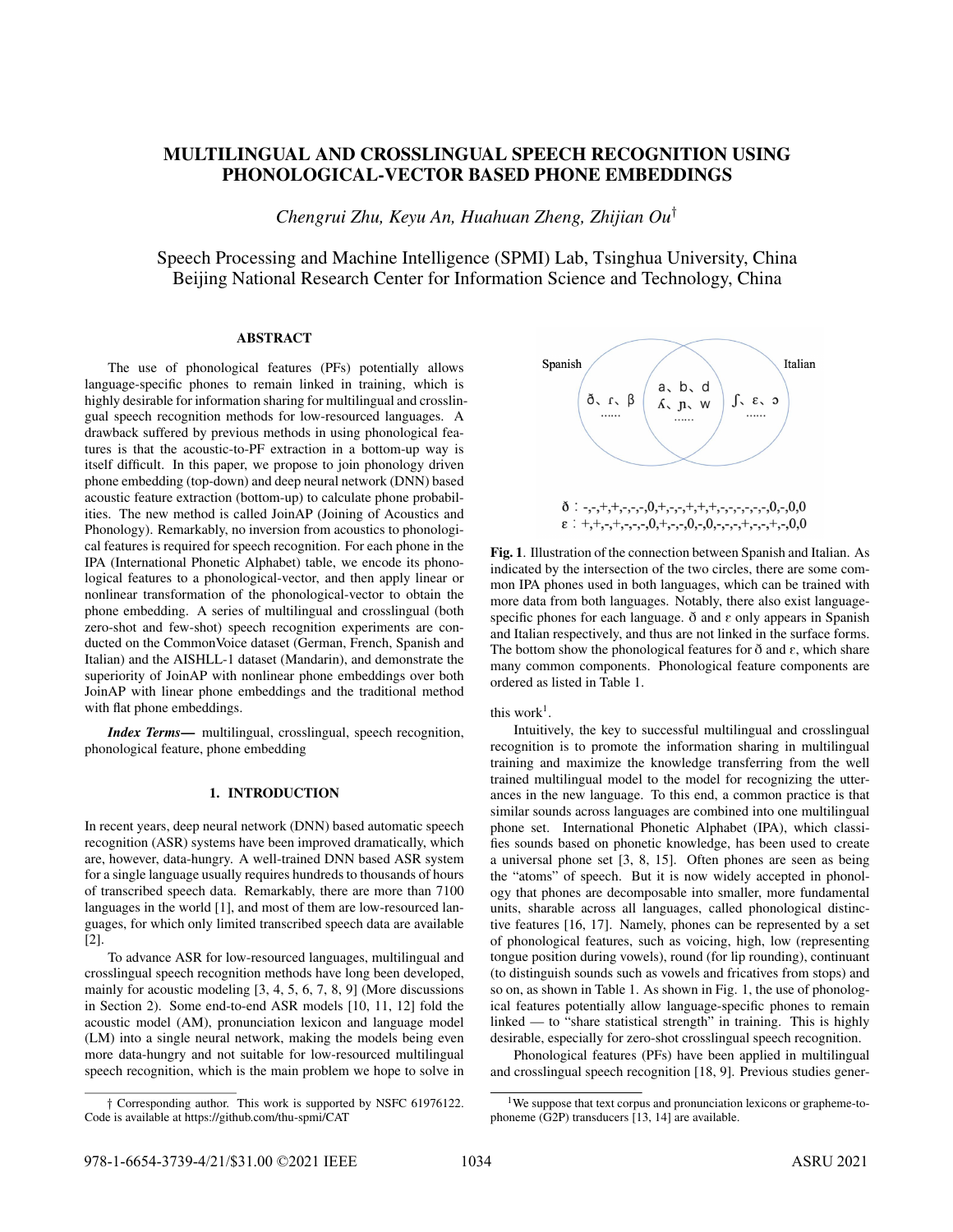

Fig. 2. (a) Phonology driven phone embedding (top-down) and DNN based acoustic feature extraction (bottom-up) are joined to calculate the logits, which define the phone probabilities. (b) Traditional methods in using phonological features are purely bottom-up.

ally take a bottom-up approach and train a phonological feature extractor, often implemented by neural networks. Each training sample consists of a speech frame as the input and the canonical phonological feature components derived from the labeled phone as the target output values. Multiple neural networks are trained, depending on the partition of the phonological features. In the feature concatenation approach, the log posteriors of every phonological class are concatenated together and fed into the high-level acoustic model, which further predicts the phone probabilities [9]. Alternatively, in the model combination approach, the PF probabilities and the phone probabilities from a standard acoustic model are combined to calculate the acoustic score [18].

A drawback suffered by previous methods in using phonological features is that the acoustic-to-PF extraction in a bottom-up way is itself difficult, let alone the training of the phonological feature extractor needs segmented and labeled speech at the phone level. Moreover, previous methods do not provide a principled model to calculate the phone probabilities for unseen phones from the new language towards zero-shot crosslingual recognition. The parameters connecting to the unseen phones in the output layer of the DNN model are initialized either randomly [3] or in an ad-hoc way (taking a weighted average of the parameters of all the seen phones [9]).

In this paper, we propose a new approach to using phonological features for multilingual and crosslingual speech recognition. As illustrated in Fig. 2(a), our approach consists of phonology driven phone embedding (top-down) and DNN based acoustic feature extraction (bottom-up), which are joined to calculate the logits to define the phone probabilities. This is different from the pure bottomup manner of the traditional methods in using phonological features, as sketched in Fig. 2(b).

Specifically, by using binary encoding of phonological features, we first obtain an encoding vector for each phone in the IPA table, which is referred to as the *phonological-vector*. Then, we apply linear or nonlinear transformation of the phonological-vector to obtain the phone embedding vector for each phone. This step is referred to as the phonological transformation (top-down). Next, we conduct bottom-up calculation on an acoustic DNN, viewed as a cascade of acoustic feature extractors. Finally, the extracted acoustic features and the phone embeddings are joined to calculate the phone (posterior) probabilities, which can be further used to calculate the CTC loss [19] or the CTC-CRF loss [20, 21]. This completes the definition of a multilingual acoustic model, which involves the Joining of Acoustics and Phonology and is thus called the JoinAP method.

Remarkably, no inversion from acoustics to phonological features is required for speech recognition. Details about applying the JoinAP model to multilingual and crosslingual speech recognition are given in Section 3.

To evaluate the JoinAP model, a series of multilingual and crosslingual (both zero-shot and few-shot) speech recognition experiments are conducted on the CommonVoice dataset (involving German, French, Spanish and Italian) [22] and the AISHLL-1 dataset (Mandarin) [23]. The main findings are as follows.

- With JoinAP, we can develop a single acoustic model for multilingual speech recognition, which performs better than the traditional multilingual model (namely using flat phone embeddings<sup>2</sup>).
- In zero-shot crosslingual recognition, JoinAP with nonlinear phone embeddings outperforms both JoinAP with linear phone embeddings and the traditional model with flat phone embeddings significantly and consistently.
- In few-shot crosslingual recognition, using JoinAP with nonlinear phone embeddings still yields much better results than using flat phone embeddings; however, the superiority of nonlinear over linear for phone embeddings seems to be weakened, as there are more training data from the target languages.

## 2. RELATED WORK

In *multilingual speech recognition*, training data for a number of languages, often referred to as seen languages, are merged to train a multilingual AM. Multilingual training is found to outperform monolingual training, which trains the monolingual AMs separately for each seen language [4]. Such advantage is presumably due to the information sharing between seen languages in multilingual training. A common approach is to share the lower layers of the DNNs between languages, while the output layers are language specific [4, 5]. Another widely used approach is to extract the bottleneck features from the bottleneck layer of a multilingual DNN model, which are then used as input features to train the AM for the target language [6, 7].

*Crosslingual speech recognition* refers to recognizing utterances in a new language, which is unseen in training the multilingual AM. In the zero-shot setting, the multilingual AM is trained and directly used without any transcribed speech from the new, target language [3, 15, 24, 25]. Alternatively, in the few-shot setting, the multilingual AM can be further finetuned or adapted on limited transcribed speech from the new language [8, 9, 26]. Hopefully, knowledge can be transferred, by adapting a well-trained multilingual model to the new language, presumably because the multilingual model should learn some universal phonetic representations and the new language is similar to seen languages, more or less.

Earlier studies in multilingual and crosslingual recognition use context-dependent phone units, which leads to an explosion of units and also needs special care to handle context-dependent modeling across languages [27, 28]. There are recent attempts to use end-toend ASR models such as CTC with monophones [8, 25] or end-toend LF-MMI with biphones [29, 28] for multilingual and crosslingual recognition. Remarkably, the end-to-end CTC-CRF model,

<sup>&</sup>lt;sup>2</sup>In the traditional multilingual model such as based on CTC or CTC-CRF, the weights of the final linear layer before softmax can be regarded as flat, unstructured phone embeddings. In contrast, JoinAP uses phonologicalvector based, structured phone embeddings.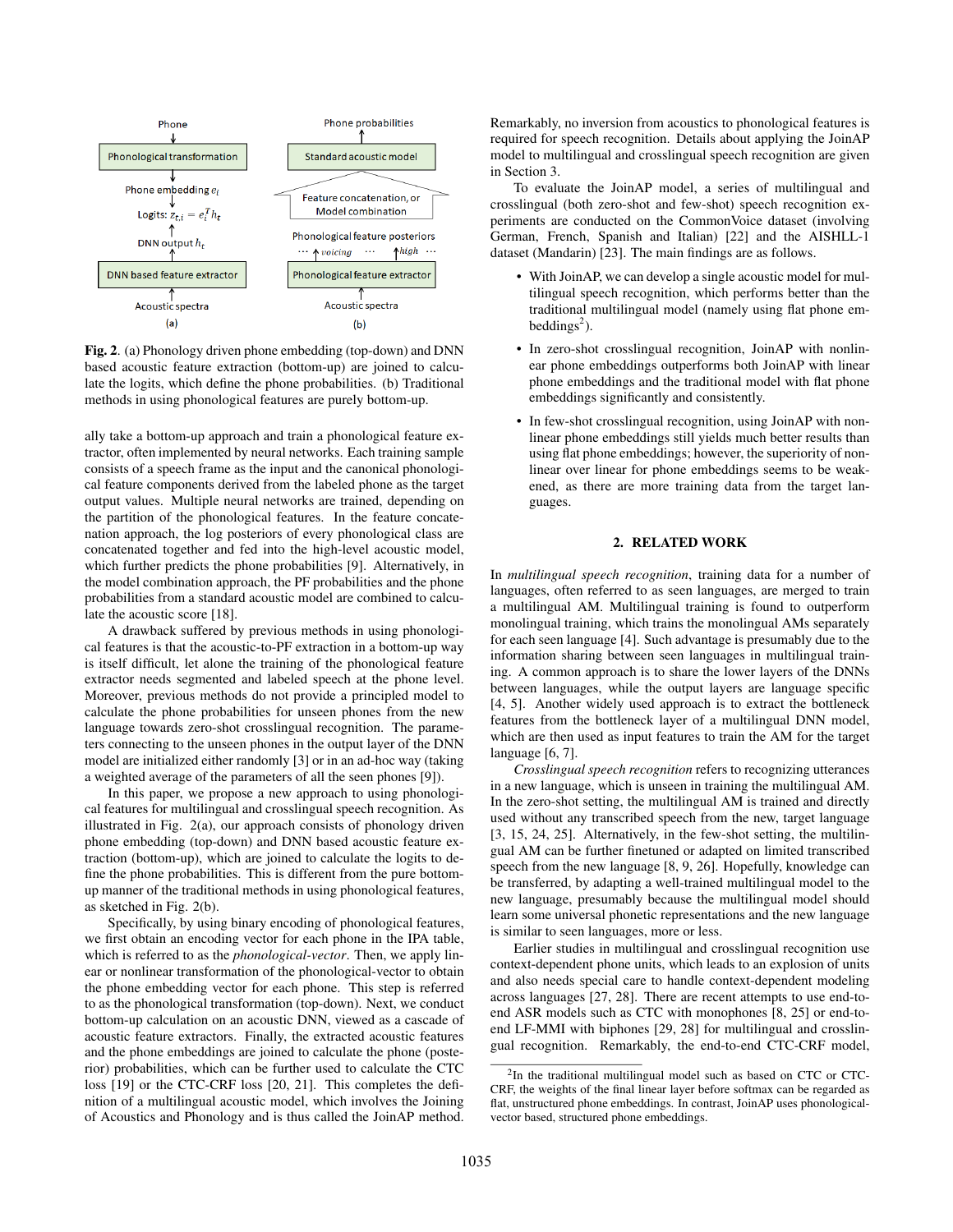which is defined by a CRF (conditional random field) with CTC topology, has been shown to perform significantly better than CTC [20, 21]. Moreover, mono-phone CTC-CRF performs comparably to bi-phone end-to-end LF-MMI [29] and avoids context-dependent modeling with a simpler pipeline, which is particularly attractive for multilingual and crosslingual speech recognition.

When the phonological transformation is linear, our JoinAP model reduces to the model introduced in [25]. But in [25], only zero-shot crosslingual phone recognition is conducted and the model is developed still in a bottom-up way without the idea of joining acoustics (bottom-up) and phonology (top-down).

## 3. METHOD

This section first explains the definition and construction of phonological vectors. Then we describe the JoinAP method with linear and nonlinear phone embeddings. Finally, we introduce the CTC-CRF based ASR framework to use JoinAP.

## 3.1. Phonological-vector

Phonological (distinctive) features have been proposed as the basis of spoken language universals, in the sense that while the phones of a language vary, the set of phonological features does not and is the same for all languages. That is, phones can be constructed from a set of phonological features. As shown in Fig. 1, the use of phonological features potentially allow language-specific phones to remain linked, which could benefit the information sharing in multilingual training.

There are different phonological feature sets and phonological systems, among which one of the most popular systems is proposed by Chomsky and Halle in 1968 [16]. Phonological features are categorized into four classes: major class features, manner of articulation features, source features, cavity features. Each feature is marked as '+', '-' or '0'. '+' indicates the presence of that feature, '-' indicates the absence, and '0' means certain phone does not show such feature; for example, it is meaningless for a vowel to possess consonant features, so it will be marked as '0'. In our experiment, we employ PanPhon [30] to obtain the phonological features for IPA symbols. PanPhon uses a total of 24 phonological features. Table 1 gives examples of the feature specifications of some IPA phones, where all 24 features are listed.

Now each phone is described by 24 phonological features, and each feature can take '+', '-' or '0'. Further, we encode each phonological feature by a 2-bit binary vector. Taking the feature "round" as an example, the first bit indicates whether it is "round+" and the second bit indicates "round-". Therefore, if the "round" feature takes '+', the 2-bit vector will be "10"; if the "round" feature is '-', the 2 bit vector will be "01"; if the "round" feature takes '0', the 2-bit vector will be "00". In this way, we can represent the phonological features by a 48-bit vector. Additionally, acoustic training (e.g., based on CTC-CRF) introduces 3 special extra tokens (<br/>blk>, <spn> and  $\langle$ nsn $\rangle$ ), so we further add another 3 bits to encode the three special tokens in one-hot. In summary, we obtain a 51-bit encoding vector for each phone in the IPA table, which is referred to as the *phonological-vector*.

#### 3.2. Phone embedding

Based on the phonological-vector representation of phones, we propose to join phonology driven phone embedding (top-down) and DNN based acoustic feature extraction (bottom-up) to calculate the

Table 1. Phonological features of some IPA phones

| Phonological feature | d         | E              | ð              | $\Theta$       | $\mathbf{i}$   | ¢              | $k^{j}$        |
|----------------------|-----------|----------------|----------------|----------------|----------------|----------------|----------------|
| syllabic             |           | $+$            |                | $+$            | $+$            |                |                |
| sonorant             |           | $\ddot{}$      |                | $\ddot{}$      | $\ddot{}$      |                |                |
| consonantal          | $\ddot{}$ |                | $\ddot{}$      |                |                | $+$            | $\ddot{}$      |
| continuant           |           | $\overline{+}$ | $^{+}$         | $\ddot{}$      | $\ddot{}$      |                |                |
| delayed release      |           |                |                |                |                | $\ddot{}$      |                |
| lateral              |           |                |                |                |                |                |                |
| nasal                |           |                |                |                |                |                |                |
| strident             | 0         | $\theta$       | $\theta$       | $\theta$       | $\theta$       | $\Omega$       | $\theta$       |
| voice                | $^{+}$    | $\ddot{}$      | $\ddot{}$      | $\ddot{}$      | $\ddot{}$      | $\ddot{}$      |                |
| spread glottis       |           |                |                |                |                |                |                |
| constricted glottis  |           |                |                |                |                |                |                |
| anterior             | $+$       | 0              | $^{+}$         | $\theta$       | $\theta$       |                |                |
| coronal              | $\ddot{}$ |                | $\ddot{}$      |                |                | $\ddot{}$      |                |
| distributed labial   |           | $\theta$       | $+$            | $\theta$       | $\theta$       | $\ddot{}$      | 0              |
| labial               |           |                |                |                |                |                |                |
| high                 |           |                |                |                | $\ddot{}$      | $\ddot{}$      | $\ddot{}$      |
| low                  |           |                |                |                |                |                |                |
| back                 |           |                |                | $\ddot{}$      |                |                |                |
| round                |           |                |                |                |                |                |                |
| velaric              |           |                |                |                |                |                |                |
| tense                | $\theta$  |                | $\Omega$       |                | $\ddot{}$      | $\theta$       | $\overline{0}$ |
| long                 |           |                |                |                |                |                |                |
| hitone               | 0         | $\theta$       | $\overline{0}$ | $\overline{0}$ | $\overline{0}$ | $\theta$       | 0              |
| hireg                | 0         | $\overline{0}$ | $\overline{0}$ | $\overline{0}$ | $\overline{0}$ | $\overline{0}$ | 0              |

logits, which further define the phone probabilities for ASR. This method, called JoinAP (Joining of Acoustics and Phonology), is different from the traditional bottom-up way to use phonological features for ASR (e.g., by building the phonological feature extactor) (See Fig. 2 for illustration).

In the traditional multilingual model such as based on CTC or CTC-CRF, one may view the acoustic DNN as a cascade of bottomup feature extractors. At frame t, the DNN output  $h_t \in \mathbb{R}^H$  could be viewed as the projection of speech into some abstract space, pertaining to the spoken phones. Before softmax computation to output phone probabilities, the final linear layer calculates the logits as follows:

$$
z_{t,i} = e_i^T h_t \tag{1}
$$

where  $e_i \in \mathbb{R}^H$  denotes the weight vector in the final linear layer and could be viewed as a (flat) phone embedding vector for phone i. For simplicity, we omit the bias in describing linear layers throughout the paper.

In JoinAP, we propose to apply linear or nonlinear transformation of the phonological-vector to obtain the phone embedding vector for each phone. This step is referred to as the phonological transformation (top-down) and explained as follows.

The JoinAP-Linear method. Given the phonological-vector  $p_i \in$  $\mathbb{R}^{51}$  for phone i, we apply linear transformation of  $p_i$  to define the embedding vector for phone i:

$$
e_i = Ap_i \in \mathbb{R}^H \tag{2}
$$

where  $A \in \mathbb{R}^{H \times 51}$  denotes the transformation matrix. The logits for calculating the phone (posterior) probabilities are still defined as in Eq. (1), which can be transparently used in the CTC-CRF based ASR framework (detailed later).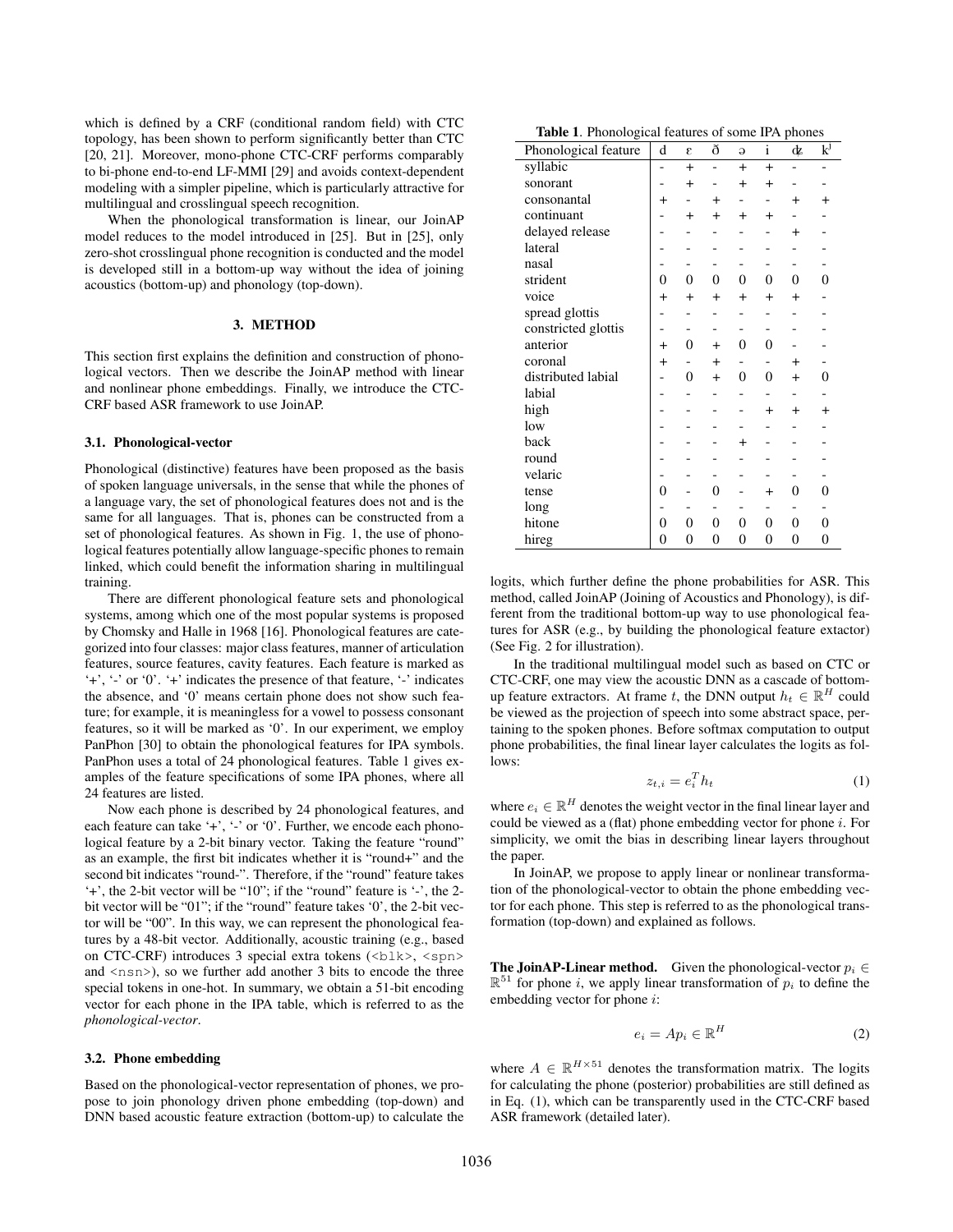The JoinAP-Nonlinear method. The nonlinear method is similar to the linear one, except that we apply nonlinear transformation of  $p_i$  to define the embedding vector for phone i. In theory, multilayered neural networks could be used for phonological transformation. Here we consider to add one hidden layer as follows:

$$
e_i = A_2 \sigma(A_1 p_i) \in \mathbb{R}^H \tag{3}
$$

where  $A_1$ ,  $A_2$  denote the matrices of appropriate sizes, and  $\sigma(\cdot)$  denote some nonlinear activation function (e.g. sigmoid). The logits for calculating the phone (posterior) probabilities are still defined as in Eq. (1).

# 3.3. CTC-CRF based ASR

In this section, we briefly explain the CTC-CRF based framework [20, 21] to use phone embeddings for ASR. Consider discriminative training with the objective to maximize the conditional likelihood [20]:

$$
\mathcal{L}(\theta) = -\log p_{\theta}(\mathbf{l}|\mathbf{x}) \tag{4}
$$

where  $x \triangleq (x_1, \dots, x_T)$  is the speech feature sequence,  $l \triangleq$  $(l_1, \dots, l_L)$  is the phone-label sequence, and  $\theta$  denotes the model parameters. Note that in speech recognition,  $x$  and  $l$  are in different lengths and not aligned. To handle this, a hidden state sequence  $\pi \triangleq (\pi_1, \cdots, \pi_T)$  and a map  $\mathcal{B}(\cdot)$  for mapping  $\pi$  to l are introduced. The mapping function  $\beta$  removes consecutive repetitive labels and blanks in  $\pi$  to give *l*. So the posterior of *l* is defined as:

$$
p_{\theta}(\boldsymbol{l}|\boldsymbol{x}) = \sum_{\boldsymbol{\pi} \in \mathcal{B}^{-1}(\boldsymbol{l})} p_{\theta}(\boldsymbol{\pi}|\boldsymbol{x})
$$
 (5)

And the posterior of  $\pi$  is further defined by a conditional random field (CRF):

$$
p_{\theta}(\boldsymbol{\pi}|\boldsymbol{x}) = \frac{\exp(\phi_{\theta}(\boldsymbol{\pi}, \boldsymbol{x}))}{\sum_{\boldsymbol{\pi}'} \exp(\phi_{\theta}(\boldsymbol{\pi}', \boldsymbol{x}))}
$$
(6)

where  $\phi_{\theta}(\pi, x)$  denotes the potential function of the CRF, defined as:

$$
\phi_{\theta}(\boldsymbol{\pi}, \boldsymbol{x}) = \log p(\boldsymbol{l}) + \sum_{t=1}^{T} \log p_{\theta}(\pi_t | \boldsymbol{x}) \tag{7}
$$

where  $l = \mathcal{B}(\pi)$ , and  $p(l)$  is realized by an n-gram LM of labels. If  $\log p(l)$  is omitted in Eq. (7), the potential function becomes selfnormalized and CTC-CRF reduces to regular CTC.  $p_{\theta}(\pi_t|\mathbf{x})$  represents the phone (posterior) probabilities, which are calculated by softmax from the logits  $z_{t,i}$  in Eq. (1) as follows:

$$
p_{\theta}(\pi_t = i|\boldsymbol{x}) = \frac{\exp(z_{t,i})}{\sum_j \exp(z_{t,j})}
$$

Remarkably, regular CTC suffers from the conditional independence between the states in  $\pi$ . In contrast, by incorporating  $\log p(l)$ into the potential function in CTC-CRF, this drawback is naturally avoided. It has been shown that CTC-CRF outperforms regular CTC consistently on a wide range of benchmarks, and is on par with other state-of-the-art end-to-end models [20, 21, 31]. Moreover, CTC-CRF enjoys data-efficiency in training and works well with monophones [21], which are favorable for low-resourced multilingual and crosslingual speech recognition.

For decoding, we build a weighted finite state transducer (WFST), obtained by composing the CTC topology, pronunciation lexicon and word-level n-gram language model, and use WFSTbased decoding.

Table 2. Datasets used in our experiments: the source, the number of IPA phone tokens in every language, the size of train, development and test sets in hours.

| Language | Corpora      | #Phones | Train | Dev  | Test |
|----------|--------------|---------|-------|------|------|
| German   | Common Voice | 40      | 639.4 | 24.7 | 25.1 |
| French   | Common Voice | 57      | 465.2 | 21.9 | 23.0 |
| Spanish  | Common Voice | 30      | 246.4 | 24.9 | 25.6 |
| Italian  | Common Voice | 33      | 89.3  | 19.7 | 20.8 |
| Polish   | Common Voice | 46      | 93.2  | 5.2  | 6.1  |
| Mandarin | $A$ ISHELL-1 | 96      | 150.9 | 181  | 10.0 |

## 4. EXPERIMENT

### 4.1. Experiment dataset and setup

Our experiments are conducted on two datasets, CommonVoice [22] and AISHELL-1 [23]. In our experiment, we use German, French, Spanish and Italian from CommonVoice to train the multilingual models. We carry out zero-shot and few-shot crosslingual experiments on Polish and Mandarin, where Polish comes from Common-Voice and Mandarin comes from AISHELL-1. Detailed data statistics are shown in Table 2.

We employ Phonetisaurus [14], a WFST-based G2P toolkit to generate IPA lexicons for the 6 languages in our experiments. All the monolingual phones were mapped to IPA symbols and we merged the phones from German, French, Spanish and Italian to create the universal phone set for multilingual training.

We use the CTC-CRF based ASR Toolkit - CAT [21], and will release the code in CAT when this work is published. Unless otherwise stated, the acoustic models used in our experiments are all based on CTC-CRF, and word-level N-gram language models are trained on the training transcripts for each language.

In all experiments, 40 dimension filter bank with delta and deltadelta features are extracted as input to the AM, which is 3 blocks of VGG layers followed by a 3-layer BLSTM with 1024 hidden size (namely  $H = 2048$ ). A dropout probability of 50% is applied to the LSTM to prevent overfitting. During training, we use Adam as optimizer, and set initial learning rate as 1e-3. When the performance on development set stops improving, learning rate is adjusted to 1/10 of the previous one until it is less than 1e-5.

### 4.2. Experiment results

Our experiments are divided into 2 parts, multilingual and (zero-shot and few-shot) crosslingual. The multilingual models trained on the collection of German, French, Spanish and Italian data are tested on these 4 languages for multilingual experiments and on Polish and Mandarin for crosslingual experiments.

### *4.2.1. Multilingual experiment*

Multilingual results are summarized in Table 3. Multilingual acoustic models are trained with 3 methods: the traditional method (namely using flat phone embeddings), JoinAP with linear phone embeddings, and JoinAP with nonlinear phone embeddings (the hidden layer size is 512). For each method, we test on the target language before and after fine-tuning over the data from the target language. Monolingual models on German, French, Spanish and Italian are trained separately for comparisons. The main observations are as follows.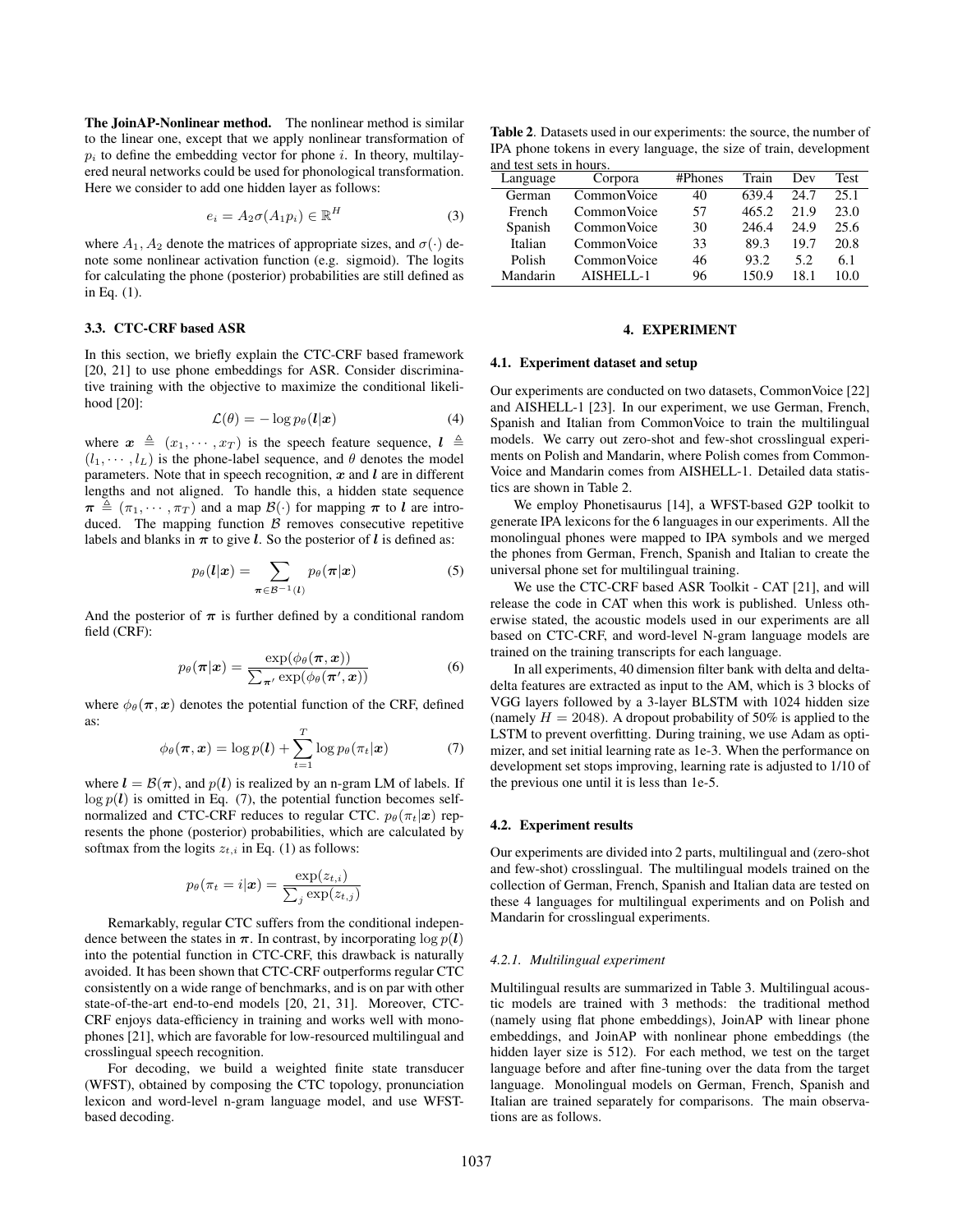Table 3. Word error rate (WER) results (%) for German, French, Spanish and Italian in the multilingual experiments. Multilingual models are trained with 3 methods: the traditional method using flat phone embeddings ("Flat-Phone"), JoinAP with linear phone embeddings ("JoinAP-Linear"), and JoinAP with nonlinear phone embeddings ("JoinAP-Nonlinear"). The multilingual models can be directly used without finetuning or with finetuning over the training data of the target languages. Monolingual models are trained separately for comparisons.

|          | our microming of which microming over the training away of the august anguages, fitohomigant motions are train<br>-------- |                |            |                |                |                   |                  |
|----------|----------------------------------------------------------------------------------------------------------------------------|----------------|------------|----------------|----------------|-------------------|------------------|
| Language | Flat-Phone                                                                                                                 | Flat-Phone     | Flat-Phone | Join AP-Linear | Join AP-Linear | Join AP-Nonlinear | JoinAP-Nonlinear |
|          | monolingual                                                                                                                | w/o finetuning | finetuning | w/o finetuning | finetuning     | w/o finetuning    | finetuning       |
| German   | 13.09                                                                                                                      | 14.36          | 12.42      | 13.72          | 12.45          | 13.97             | 12.64            |
| French   | 18.96                                                                                                                      | 22.73          | 18.91      | 22.73          | 19.54          | 22.88             | 19.62            |
| Spanish  | 15.11                                                                                                                      | 13.93          | 13.06      | 13.93          | 13.19          | 14.10             | 13.26            |
| Italian  | 24.57                                                                                                                      | 25.97          | 21.77      | 25.85          | 21.70          | 24.06             | 20.29            |
| Average  | 17.93                                                                                                                      | 19.25          | 16.54      | 19.06          | 16.72          | 18.75             | 16.45            |

Table 4. About the intersections of the set of phones across languages. For each phone in a language, we count how many languages it appears and define this count to the language-degree of this phone, which may take from 1 to 4. The cell in column  $i$  denotes the number of those phones, whose language-degree is  $j = 1, 2, 3, 4$ .

| Language-degree<br>Language |    | 3 |    |
|-----------------------------|----|---|----|
| German                      | 18 | 6 |    |
| French                      | 18 | 6 | 26 |
| Spanish                     | 18 |   |    |
| Italian                     | 18 |   |    |

*Without finetuning*, the trained multilingual model can be directly used and works as a single model. In this case, on average, both JoinAP-Nonlinear and JoinAP-Linear perform better than Flat-Phone, and JoinAP-Nonlinear is the strongest. The average relative gain of JoinAP-Nonlinear over Flat-Phone is 3%. But notably, the detailed improvements of JoinAP-Linear over Flat-Phone and of JoinAP-Nonlinear over JoinAP-Linear are in fact languagedependent. For Italian, JoinAP-Nonlinear improves the most over JoinAP-Linear (7%), while for other languages, JoinAP-Linear performs slightly better. JoinAP-Linear performs better or equally well, compared to Flat-Phone. As observed in previous studies [15, 4], the performance differences between different multilingual training methods are affected by several factors, including the phonetic variety in this particular mix of multiple languages, data-scarce/data-rich for the target languages, etc.

*After finetuing* over the entire data from the target language, we obtain separate models for each target language. Similar to previous studies, the three multilingual training methods all significantly outperform monolingual trained models, on average. JoinAP-Nonlinear reduces the average WER by 8% against the monolingual models. The performance differences between the three multilingual methods themselves become smaller, presumably because the target training data are already rich enough to train models. On average, JoinAP-Nonlinear still performs the strongest.

*To analyze*, it is shown in Table 4 how the four languages are intersected with each other. We introduce the concept of the language-degree for a phone in multilingual training. Languagedegree 4 means that the phone is shared by all the 4 languages, there are 18 such phones. Language-degree 1 means that the phone is language-unique, belonging to only one language. Italian has the smallest number of language-unique phones among the four languages. Many phones in Italian are also shared by other languages. Also note that Italian has the smallest amount of training data, as can be seen from Table 2. These may explain the most significant benefit for Italian from multilingual training. For Italian, finetuned multilingual JoinAP-Nonlinear reduces the WER by

Table 5. WER results (%) for Polish in the crosslingual experiments. #Finetune denotes the amount of data used in finetuning (0 means zero-shot).

| #Finetune  | Flat-Phone | Join AP-Linear | Join AP-Nonlinear |
|------------|------------|----------------|-------------------|
|            | 33.15      | 35.73          | 31.80             |
| 10 minutes | 8.70       | 7.50           | 8.10              |

**Table 6.** WER results  $(\%)$  for Mandarin in the crosslingual experiments.

| #Finetune | Flat-Phone | JoinAP-Linear | JoinAP-Nonlinear |
|-----------|------------|---------------|------------------|
|           | 97.10      | 89.51         | 88.41            |
| 1 hour    | 25.39      | 25.21         | 24.86            |

17% again the monolingual Flat-Phone baseline. Also the gain by JoinAP-Nonlinear over JoinAP-Linear in Italian is also the largest (7% without finetuning, 6% after finetuning). On the other hand, French has the largest number of language-unique phones among the four languages, and the training data size is larger. This may explain the small improvement for French from multilingual training.

#### *4.2.2. Crosslingual experiment*

Crosslingual results for Polish and Mandarin are summarized in Table 5 and Table 6 respectively. The two languages are representative in how much the testing language is overlapped with the training languages, or say in the other way, how many unseen phones are in the testing language, as seen in Table 7. Polish represents the much overlapping setting, while Mandarin the less overlapping setting. The results for the two settings are different, as detailed below.

For Flat-Phone, in order to calculate the phone probabilities for unseen phones from the new languages (Polish and Mandarin), the parameters connecting to unseen phones in the output layer of the DNN model are initialized randomly. For JoinAP-Linear and JoinAP-Nonlinear, it is straightforward to calculate the phone embeddings for unseen phones, according to Eq. (2) and Eq. (3), once we obtain the phonological-vectors for those unseen phones.

*In the zero-shot setting*, for both Polish and Mandarin, JoinAP-Nonlinear outperforms both JoinAP-Linear and Phone-Flat significantly and consistently. The JoinAP-Linear performs worse than Flat-Phone in Polish. This is somewhat unexpected, which may reflect some instability of JoinAP-Linear.

*In the few-shot setting*, for both Polish and Mandarin, JoinAP-Nonlinear still yields much better results than Phone-Flat; however, the superiority of JoinAP-Nonlinear over JoinAP-Linear seems to be weakened, as there are more training data from the target languages. The JoinAP-Nonlinear performs better than JoinAP-Linear in Mandarin, while not in Polish. 10 minutes of transcribed speech in Polish may be rich enough for JoinAP-Linear to be well adapted, as indicated by the low WER. As can be seen from Table 7, the number of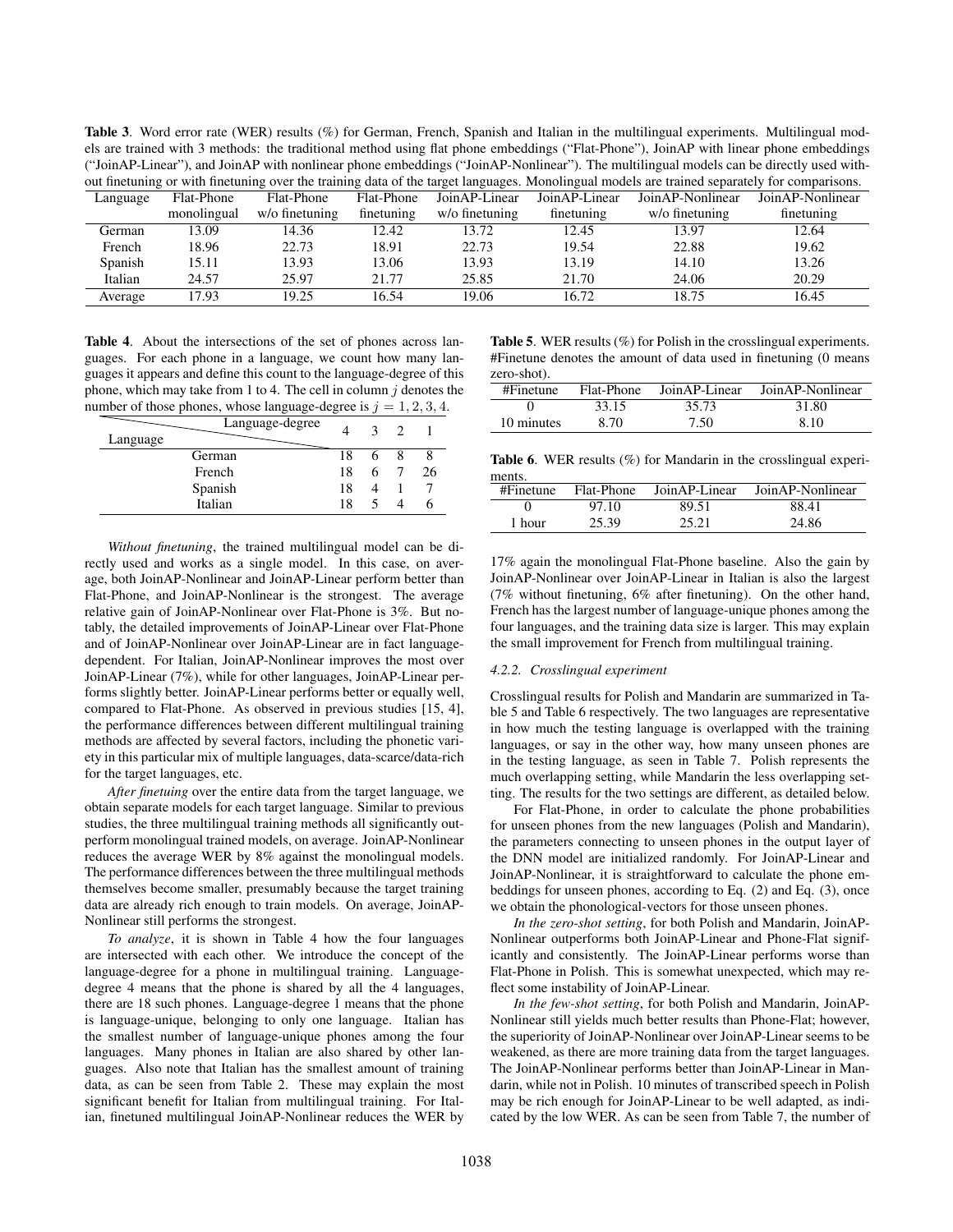

Fig. 3. Visualization of Polish phone embeddings by t-SNE. (a) Flat phone embeddings, (b) JoinAP-Linear phone embeddings, (c) JoinAP-Nonlinear phone embeddings. They are obtained from the un-finetuned multilingual models in the zero-shot Polish experiment. Red circles indicate the consonants with the same manner of articulation, green circles indicate the consonants with the same place of articulation, and yellow circles indicate similar vowel height.

Table 7. Statistics about Polish and Mandarin, including the number of IPA phone tokens in every language, and the number of unseen phones.

| Language | $#P$ hones | #Unseen phones |
|----------|------------|----------------|
| Polish   | 46         | 18             |
| Mandarin | 96         | 79             |

unseen phones in Polish is far less than in Mandarin. This may also explains the good performance of JoinAP-Linear in Polish. Remarkably, under a large amount of finetuning data for a testing language that is much overlapped with training languages, say, 1 hour for Polish, the performances of different models will tend to saturate and become less differed. So we use 10-min finetuning data for Polish for comparing different models. 10-min for Mandarin will yield results similar to zero-shot, so we use 1-hour for Mandarin few-shot.

To further understand our phonological-vector based phone embeddings, we apply t-SNE [32] to draw the 2048-dimensional phone embeddings on a 2-dimensional map. Fig. 3 shows the maps of the 46 phones in Polish, obtained from the un-finetuned multilingual models. It seems that we can hardly find many sensible groupings for flat phone embeddings from Fig. 3(a). But for JoinAP-Linear and JoinAP-Nonlinear phone embeddings, the maps reflect more notable groupings, where similar phones are found to gather together in the maps. We use red, green and yellow circles to indicate the phones with the same manner of articulation, place of articulation and vowel height respectively. Their detailed IPA features are listed in Table 8. The figures clearly show that the JoinAP based phone embeddings indeed carry phonological information, which could help zero-shot learning. Moreover, it can be seen that the vowels are located in the top-right corner in Fig. 3(c), while the vowels are separated in two corners in Fig. 3(b). And the within-class scattering of (b) seems to be larger than (c). These observations could reflect the superority of JoinAP-nonlinear over JoinAP-Linear.

# 5. CONCLUSION

In this work, we propose the JoinAP method to join phonology driven phone embedding (top-down) and DNN based acoustic feature extraction (bottom-up). We apply linear or nonlinear transfor-

Table 8. Detailed explanation of Fig. 3. We list the IPA phones in the colored circles from different methods.

| Method    | Color  | ne colored circles from different methods.<br>Feature | Phones                                                                                                            |
|-----------|--------|-------------------------------------------------------|-------------------------------------------------------------------------------------------------------------------|
| Flat      | Green  | Retroflex                                             | z dz ts                                                                                                           |
|           |        | Palatalized                                           | $q^j$ k <sup>j</sup> c <sup>j</sup> v <sup>j</sup> b <sup>j</sup> x <sup>j</sup> p <sup>j</sup>                   |
|           | Red    | Fricative                                             | $b$ tpdk                                                                                                          |
|           |        | Alveolo-palatal                                       | zε¢ε                                                                                                              |
|           | Green  | Velar                                                 | $\eta$ g k x g <sup>j</sup> k <sup>j</sup> x <sup>j</sup>                                                         |
|           |        | Alveolar                                              | dzts ndtrs z l                                                                                                    |
| Linear    |        | Retroflex                                             | s z dz ts                                                                                                         |
|           | Red    | Plosive                                               | $\overline{X} \overline{V} \overline{X}^j \overline{V}^j \overline{Z} \overline{S}$ f $\overline{Z} \overline{S}$ |
|           |        | Fricative                                             | $q k p q^j k^j p^j b b^j t d$                                                                                     |
|           | Yellow | Close                                                 | $i$ u w $i$ $i$                                                                                                   |
|           |        | Open/Open-mid                                         | a ɛ ɔ ɔ̃                                                                                                          |
|           |        | Alveolo-palatal                                       | zε¢ε                                                                                                              |
|           | Green  | Velar                                                 | $\eta$ g k x g <sup>j</sup> k <sup>j</sup> x <sup>j</sup>                                                         |
| Nonlinear |        | Alveolar                                              | ndtrszl                                                                                                           |
|           |        | Affricate                                             | はにはts                                                                                                             |
|           | Red    | Plosive                                               | $x \vee x^{j} z s f$                                                                                              |
|           |        | Fricative                                             | $p p^j b b^j t d$                                                                                                 |
|           | Yellow | Close                                                 | 1111                                                                                                              |
|           |        | Open/Open-mid                                         | а ε ἕ э ɔ̃                                                                                                        |

mation of phonological-vectors to obtain phone embeddings, and compare to the traditional method using flat phone embeddings. In the multilingual and crosslingual experiments, JoinAP-Nonlinear generally performs better than JoinAP-Linear and the traditional flat-phone method on average. The improvements are generally the most significant for those target languages such as Italian in our multilingual experiments and Polish in our zero-shot crosslingual experiments, due to their data-scarce and high language-degrees of their phones (i.e., being well shared by other languages), and become weak for those target languages when they become data-rich such as French in our multilingual experiments and Polish in our few-shot crosslingual experiments. In summary, the JoinAP method provides a principled approach to multilingual and crosslingual speech recognition. Some promising directions include exploring DNN based phonological transformation, and pretraining over increasing number of languages.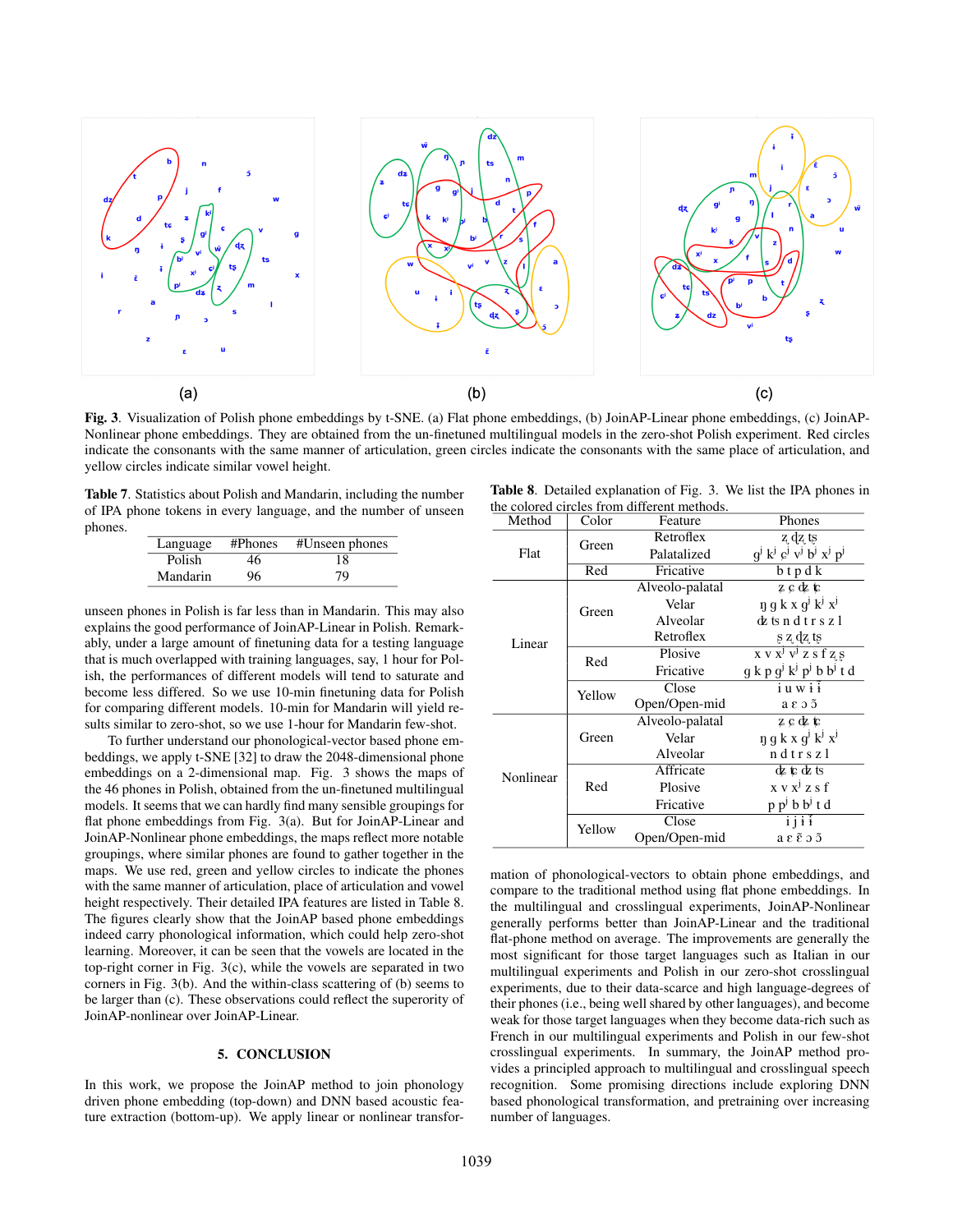#### 6. REFERENCES

- [1] M. Paul Lewis, Ed., *Ethnologue: Languages of the World*, SIL International, Dallas, TX, USA, sixteenth edition, 2009.
- [2] Tanja Schultz and Tim Schlippe, "GlobalPhone: Pronunciation dictionaries in 20 languages," in *Proceedings of the Ninth International Conference on Language Resources and Evaluation (LREC)*, 2014, pp. 337–341.
- [3] T. Schultz and A. Waibel, "Multilingual and crosslingual speech recognition," in *Proc. DARPA Workshop on Broadcast News Transcription and Understanding*, 1998, pp. 259–262.
- [4] G. Heigold, V. Vanhoucke, A. Senior, P. Nguyen, M. Ranzato, M. Devin, and J. Dean, "Multilingual acoustic models using distributed deep neural networks," in *Proc. ICASSP*, 2013, pp. 8619–8623.
- [5] Dongpeng Chen and Brian Kan-Wing Mak, "Multitask learning of deep neural networks for low-resource speech recognition," *IEEE/ACM Trans. Audio, Speech and Lang. Proc.*, vol. 23, no. 7, pp. 1172–1183, July 2015.
- [6] S. Thomas, S. Ganapathy, and H. Hermansky, "Cross-lingual and multi-stream posterior features for low resource lvcsr systems," in *Proc. INTERSPEECH*, 2010.
- [7] Enno Hermann and Sharon Goldwater, "Multilingual bottleneck features for subword modeling in zero-resource languages," in *Proc. INTERSPEECH*, 2018.
- [8] Sibo Tong, Philip Garner, and Herve Bourlard, "Multilingual training and cross-lingual adaptation on ctc-based acoustic model," *Speech Communication*, vol. 104, 11 2017.
- [9] Sibo Tong, Philip N. Garner, and Hervé Bourlard, "Fast language adaptation using phonological information," in *Proc. INTERSPEECH*, 2018, pp. 2459–2463.
- [10] Shinji Watanabe, Takaaki Hori, and John R. Hershey, "Language independent end-to-end architecture for joint language identification and speech recognition," in *Proc. ASRU*, 2017, pp. 265–271.
- [11] Shubham Toshniwal, Tara Sainath, Ron Weiss, Bo Li, Pedro Moreno, Eugene Weinstein, and Kanishka Rao, "Multilingual speech recognition with a single end-to-end model," in *Proc. ICASSP*, 2018, pp. 4904–4908.
- [12] Bo Li, Yu Zhang, T. Sainath, Yonghui Wu, and William Chan, "Bytes are all you need: End-to-end multilingual speech recognition and synthesis with bytes," in *Proc. ICASSP*, 2019, pp. 5621–5625.
- [13] Mark Hasegawa-Johnson, Leanne Rolston, Camille Goudeseune, Gina-Anne Levow, and Katrin Kirchhoff, "Grapheme-tophoneme transduction for cross-language asr," in *Statistical Language and Speech Processing(SLSP)*, 2020, pp. 3–19.
- [14] Josef R. Novak, Nobuaki Minematsu, and Keikichi Hirose, "WFST-based grapheme-to-phoneme conversion: Open source tools for alignment, model-building and decoding," in *Proceedings of the 10th International Workshop on Finite State Methods and Natural Language Processing*, 2012, pp. 45–49.
- [15] Piotr Zelasko, Laureano Moro-Velázquez, Mark Hasegawa-Johnson, Odette Scharenborg, and Najim Dehak, "That sounds familiar: An analysis of phonetic representations transfer across languages," in *Proc. INTERSPEECH*, 2020.
- [16] Noam. Chomsky and Morris Halle, *The sound pattern of English*, Harper Row New York, 1968.
- [17] Simon King and Paul Taylor, "Detection of phonological features in continuous speech using neural networks," *Computer Speech & Language*, vol. 14, no. 4, pp. 333–353, 2000.
- [18] Sebastian Stüker, Florian Metze, Tanja Schultz, and Alex Waibel, "Integrating multilingual articulatory features into speech recognition," in *Proc. Eurospeech*, 2003, pp. 1033– 1036.
- [19] Alex Graves, Santiago Fernández, Faustino Gomez, and Jürgen Schmidhuber, "Connectionist temporal classification: Labelling unsegmented sequence data with recurrent neural networks," in *Proc. ICML*, 2006, p. 369–376.
- [20] Hongyu Xiang and Zhijian Ou, "Crf-based single-stage acoustic modeling with ctc topology," in *Proc. ICASSP*, 2019, pp. 5676–5680.
- [21] Keyu An, Hongyu Xiang, and Zhijian Ou, "Cat: A ctc-crf based asr toolkit bridging the hybrid and the end-to-end approaches towards data efficiency and low latency," in *Proc. INTERSPEECH*, 2020.
- [22] Rosana Ardila, Megan Branson, Kelly Davis, Michael Kohler, Josh Meyer, Michael Henretty, Reuben Morais, Lindsay Saunders, Francis Tyers, and Gregor Weber, "Common voice: A massively-multilingual speech corpus," in *Proceedings of the 12th Language Resources and Evaluation Conference*, 2020, pp. 4218–4222.
- [23] H. Bu, J. Du, X. Na, B. Wu, and H. Zheng, "Aishell-1: An open-source mandarin speech corpus and a speech recognition baseline," in *Conference of the Oriental Chapter of the International Coordinating Committee on Speech Databases & Speech I/O Systems & Assessment*, 2017.
- [24] Siyuan Feng, Piotr Żelasko, Laureano Moro-Velázquez, Ali Abavisani, Mark Hasegawa-Johnson, Odette Scharenborg, and Najim Dehak, "How phonotactics affect multilingual and zeroshot asr performance," in *Proc. ICASSP*, 2021, pp. 7238–7242.
- [25] Xinjian Li, Siddharth Dalmia, David R. Mortensen, Juncheng Li, Alan W. Black, and Florian Metze, "Towards zero-shot learning for automatic phonemic transcription," in *Proc. AAAI*, 2020, pp. 8261–8268.
- [26] Xinjian Li, Siddharth Dalmia, Juncheng Li, Matthew Lee, Patrick Littell, Jiali Yao, Antonios Anastasopoulos, David R Mortensen, Graham Neubig, Alan W Black, et al., "Universal phone recognition with a multilingual allophone system," in *Proc. ICASSP*, 2020.
- [27] A. Zgank, B. Imperl, F. T. Johansen, Z. Kacic, and B. Horvat, "Crosslingual speech recognition with multilingual acoustic models based on agglomerative and tree-based triphone clustering.," in *European Conference on Eurospeech Scandinavia*, 2001.
- [28] S. Tong, P. N. Garner, and H. Bourlard, "An investigation of multilingual asr using end-to-end lf-mmi," in *Proc. ICASSP*, 2019.
- [29] Hossein Hadian, Hossein Sameti, Daniel Povey, and Sanjeev Khudanpur, "End-to-end speech recognition using lattice-free mmi," in *Proc. INTERSPEECH*, 2018, pp. 12–16.
- [30] David R. Mortensen, Patrick Littell, Akash Bharadwaj, Kartik Goyal, Chris Dyer, and Lori Levin, "PanPhon: A resource for